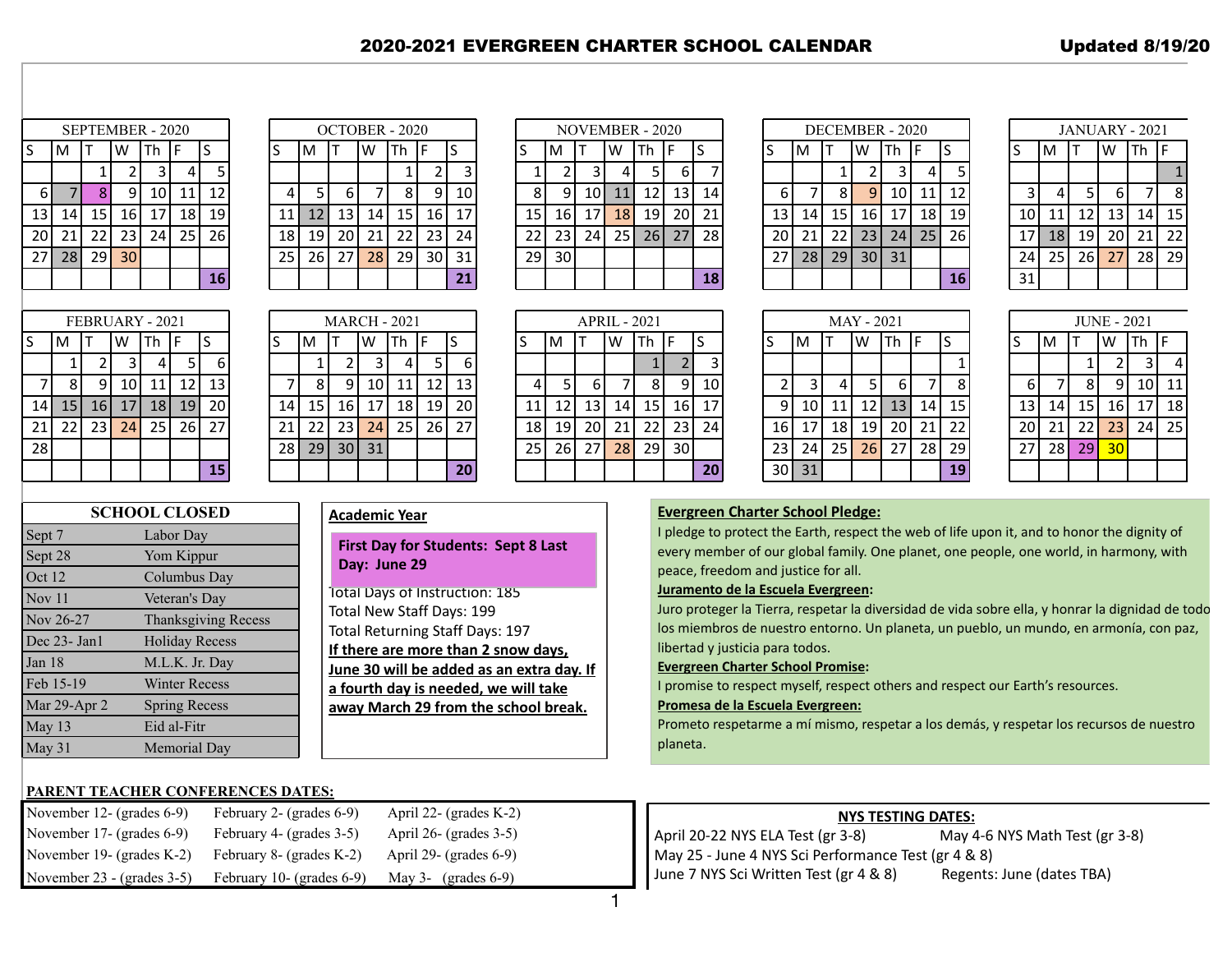| BOARD MEETINGS: 7/29, 8/31, 9/30, 10/28, 11/18, 12/9, 1/27, 2/24, 3/24, 4/28, 5/26, 6/23 | <b>PARENT ASSOCIATION MEETINGS - TBA</b>             |
|------------------------------------------------------------------------------------------|------------------------------------------------------|
| New Staff PD 8/17-8/28, Returning Staff PD 8/19-8/28                                     | Calendar effective August 2020 and subject to change |